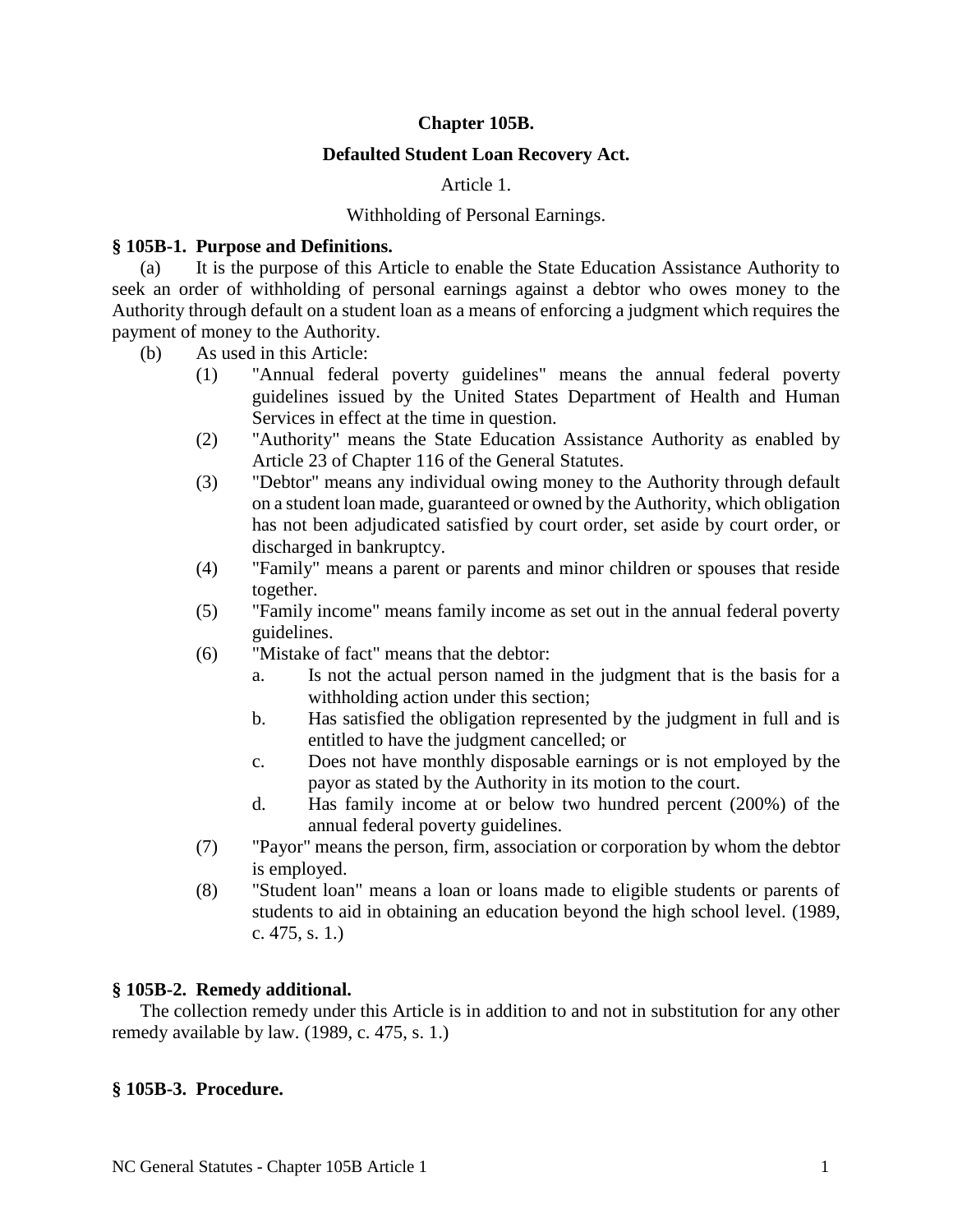(a) Notwithstanding any other provision of the law, in any case in which the Authority obtains a judgment against a debtor as defined in this Chapter, a judge of the district court in the county where the debtor resides or is found may enter an order of withholding whereby no more than ten percent (10%) of the debtor's monthly disposable earnings shall be withheld for the repayment of the debt owed to the Authority. For purposes of this section, "disposable earnings" is defined as that part of the compensation paid or payable to the debtor for personal services; whether denominated as wages, salary, commission, bonus, or otherwise (including periodic payments pursuant to a pension or retirement program) which remains after the deduction of any amounts required by law to be withheld.

(b) The Authority may move the court for an order of withholding. The motion shall be verified and shall state the name and address of the employer of the debtor, the debtor's monthly disposable earnings from said employer (which may be based upon information and belief), and the amount sought to be withheld, not to exceed ten percent (10%) of the debtor's monthly disposable earnings. The motion shall be accompanied by a letter to the debtor which includes information that the Authority will withdraw the motion if the debtor executes a sworn statement to the Authority that his family income is at or below two hundred percent (200%) of the annual federal poverty guidelines. The letter shall include the definitions of family and family income, the federal poverty guidelines in effect as of the date of the letter, and the procedure to contest the proposed garnishment. The Authority shall provide a form to the debtor for the purpose of securing his sworn statement about the level of his annual family income. The motion shall be served on both the debtor and his alleged employer either personally or by certified mail, return receipt requested as set forth in G.S. 1A-1, Rules of Civil Procedure.

(c) At any time following the filing with the district court of a motion under this section, the debtor may inspect and copy records relating to the debt or debts at the offices of the Authority.

(d) In lieu of or in conclusion of any legal proceeding instituted under this section, the debtor may enter into a written agreement with the State Education Assistance Authority to establish a schedule for the repayment of the debt or debts by periodic payments made directly to the Authority. Upon acceptance of any such repayment agreement, the Authority shall withdraw the motion for withholding.

(e) Contested Withholding. – The debtor or the payor may contest the withholding only on the basis of mistake of fact. To contest the withholding, the debtor or the payor must, within 30 days from the date of service, request a hearing before the district court by serving a written request upon the court and the Authority which specifies the mistake of fact upon which the hearing request is based. If the asserted mistake of fact can be resolved by agreement between the Authority and the debtor or the payor, whoever has asserted the mistake of fact, no hearing shall occur. Otherwise, a hearing shall be held and a determination made within 30 days of the filing of the request by the debtor or payor. Following the hearing the court may enter an order of withholding not to exceed ten percent (10%) of the debtor's monthly disposable earnings and not to reduce the debtor's annual family income to a point at or below two hundred percent (200%) of the annual federal poverty guidelines. However, the court shall not enter an order of garnishment unless the court makes findings of fact that the family income of the debtor at the time of the hearing exceeds two hundred percent (200%) of the annual federal poverty guidelines. If an order of withholding is entered, a copy of same shall be served on the debtor and the payor either personally or by certified mail, return receipt requested. The order shall set forth sufficient findings of fact to support the action by the court and the amount to be withheld for each pay period. The order shall be subject to review for modification and dissolution upon the filing of a motion in the cause.